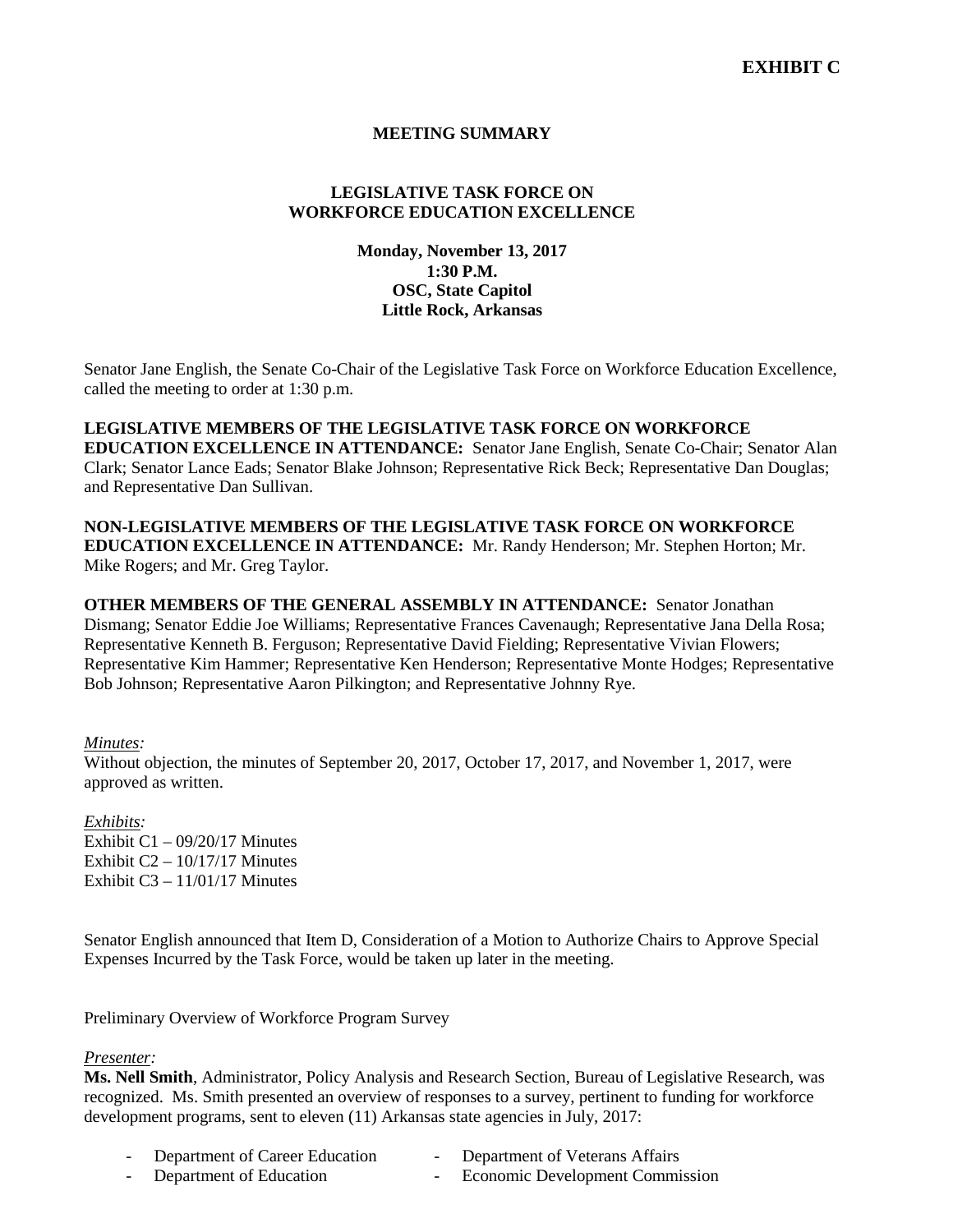- 
- Department of Workforce Services Community Correction
	- Department of Human Services Department of Correction
		-
- 
- 
- Department of Higher Education Riverside Vocational Technical School
- Department of Labor

Ms. Smith stated that according to responses received, the state agencies received a total of about \$248 million in state, federal, and other funding to support programs that include workforce development activities. She said four (4) agencies, the Department of Education, the Department of Veterans Affairs, the Department of Correction, and the Department of Community Correction, reported they did not receive any direct funding for workforce development activities. Ms. Smith noted the Riverside Vocational Technical School, to which a survey had also been emailed, handles workforce training for the Department of Correction and is appropriated funding directly for that purpose. She commented that according to survey results, most funding is dedicated to three (3) areas: K-12 education, job training, and career development. Ms. Smith also discussed data, including program descriptions, target population, total population served, results/outcomes, and total received/spent for each agency, contained in a handout.

### *Handouts:*

2017 Legislative Task Force on Workforce Education Excellence Survey Workforce Development Task Force Survey, Memorandum

Senator English discussed the best way to go about creating a workforce system, including developing a vision, setting goals, and making recommendations for future legislation.

## Review of Previous Task Force Meetings

#### *Presenter:*

**Mr. Nate Klinck**, Vice President, Thomas P. Miller and Associates, Indianapolis, IN, was recognized. Mr. Klinck, in his role as facilitator, requested that Task Force members consider past meetings, including those at Maverick Transportation and the Gentry School District; reflect on where the Task Force began its discussion and how it has progressed; and share key learnings and any key takeaways. Mr. Klinck noted members' comments on a flip chart.

#### *Issues Included in the Discussion:*

- gap in training needed and training provided,
- earlier exposure to career opportunity; career awareness,
- lack of systemic approach to training needs,
- engagement with students; letting industry into the classroom,
- potential focus more on business attraction than retention,
- providing educators with more exposure to business and industry,
- lack of accreditation and/or certification opportunities coming out of postsecondary education,
- the "waiver process" and its impact on innovation,
- no easy pathways between secondary and postsecondary schools,
- public/private partnerships,
- Career and Technical Education (CTE) advisory boards,
- educational co-ops partnering with industry,
- plugging into resources in community groups; maximizing resources currently available,
- greater openness and engagement between business/industry and educators,
- changing the "script" for teachers,
- ability to scale successful programs,
- continuing education to further postsecondary education or to change careers,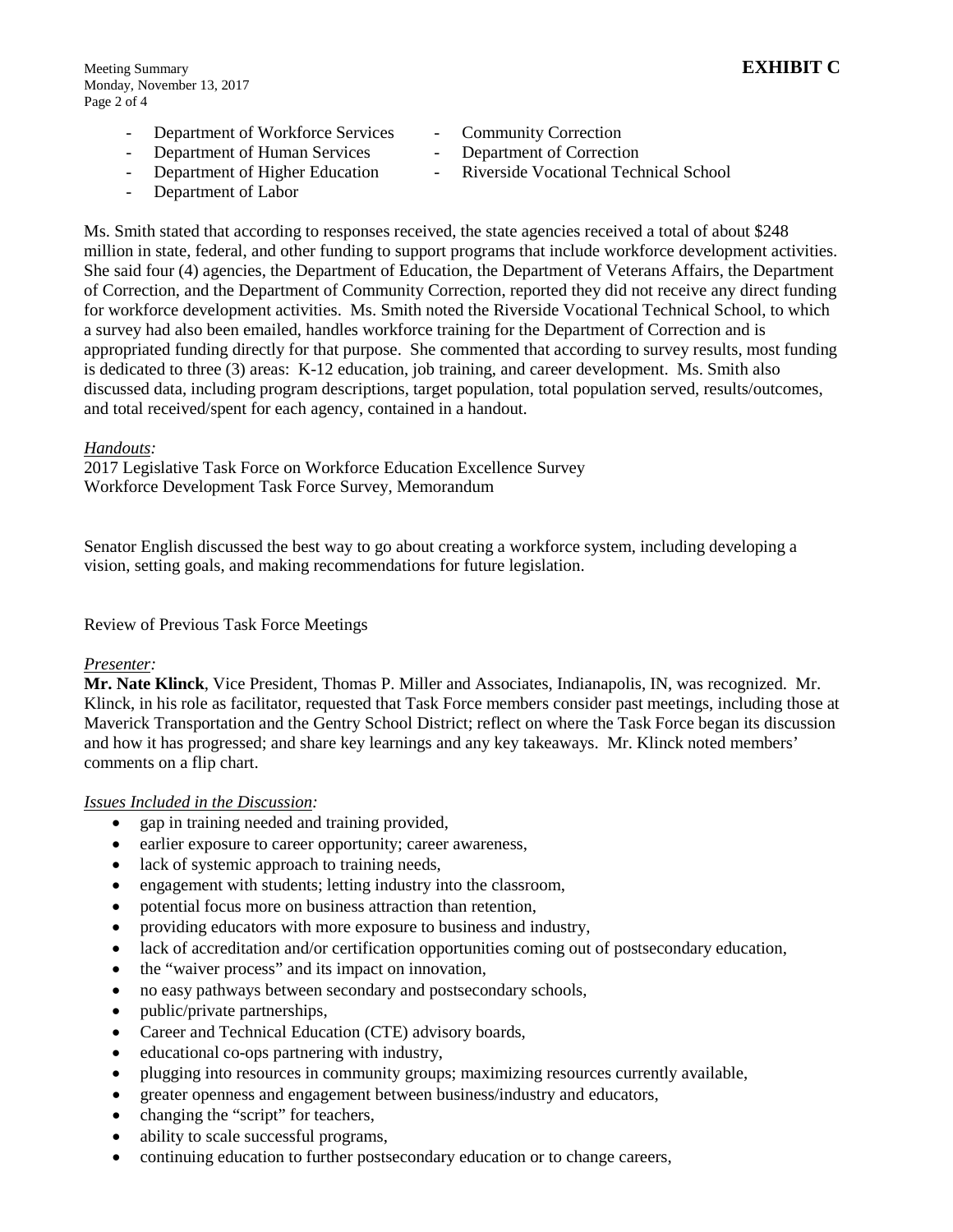Meeting Summary **EXHIBIT C** Monday, November 13, 2017 Page 3 of 4

- using military recruiting model in schools,
- scholarship recognition; "signing bonuses," and
- maximizing usage of schools/labs/centers.

Arkansas Department of Workforce Services Program Performance Overview

## *Presenter:*

**Mr. Daryl Bassett**, Director, Arkansas Department of Workforce Services, was recognized. Mr. Bassett discussed the interrelationship among various state agencies, state boards and commissions, state educational institutions, local entities, and public schools that come together to deliver talent. He presented a handout containing a visualization of that network. He said the Arkansas Workforce Development Board, staffed by the Department of Workforce Services, brings the network into focus by coordinating programs funded under the Workforce Innovation and Opportunity Act (WIOA). He discussed WIOA performance July 1, 2016 to June 30, 2017, DWS Workforce Funding, and AOC districts.

### *Contributors to the Discussion:*

**Mr. Steve Guntharp**, Deputy Director, Internal Affairs, Arkansas Department of Workforce Services **Mr. Kristopher Jones**, Assistant Director, Workforce Innovation and Opportunity Act (WIOA), Arkansas Department of Workforce Services

**Mr. Ron Snead**, Deputy Director, External Affairs, Arkansas Department of Workforce Services

#### *Issues Included in the Discussion:*

- o longitudinal data system to track individuals through two (2) years of employment to determine success of programs,
- o comprehensive service centers around state,
- o The American Job Center Network,
- o success stories with apprentice programs, and
- o need for a manageable, saleable solution for industry.

#### *PowerPoint:*

DWS Innovate Workforce Development

#### *Handouts:*

Arkansas Workforce Training & Education Entities DWS AOC Districts DWS Business Services and Best Practice Examples DWS Innovate Workforce Development, PowerPoint Handout DWS One-Stop Center Partner List DWS One-Stop Center Program Listing DWS Partner Programs DWS WIOA Performance 070116 to 063017 DWS Workforce Development Funding The American Job Center Network in Arkansas